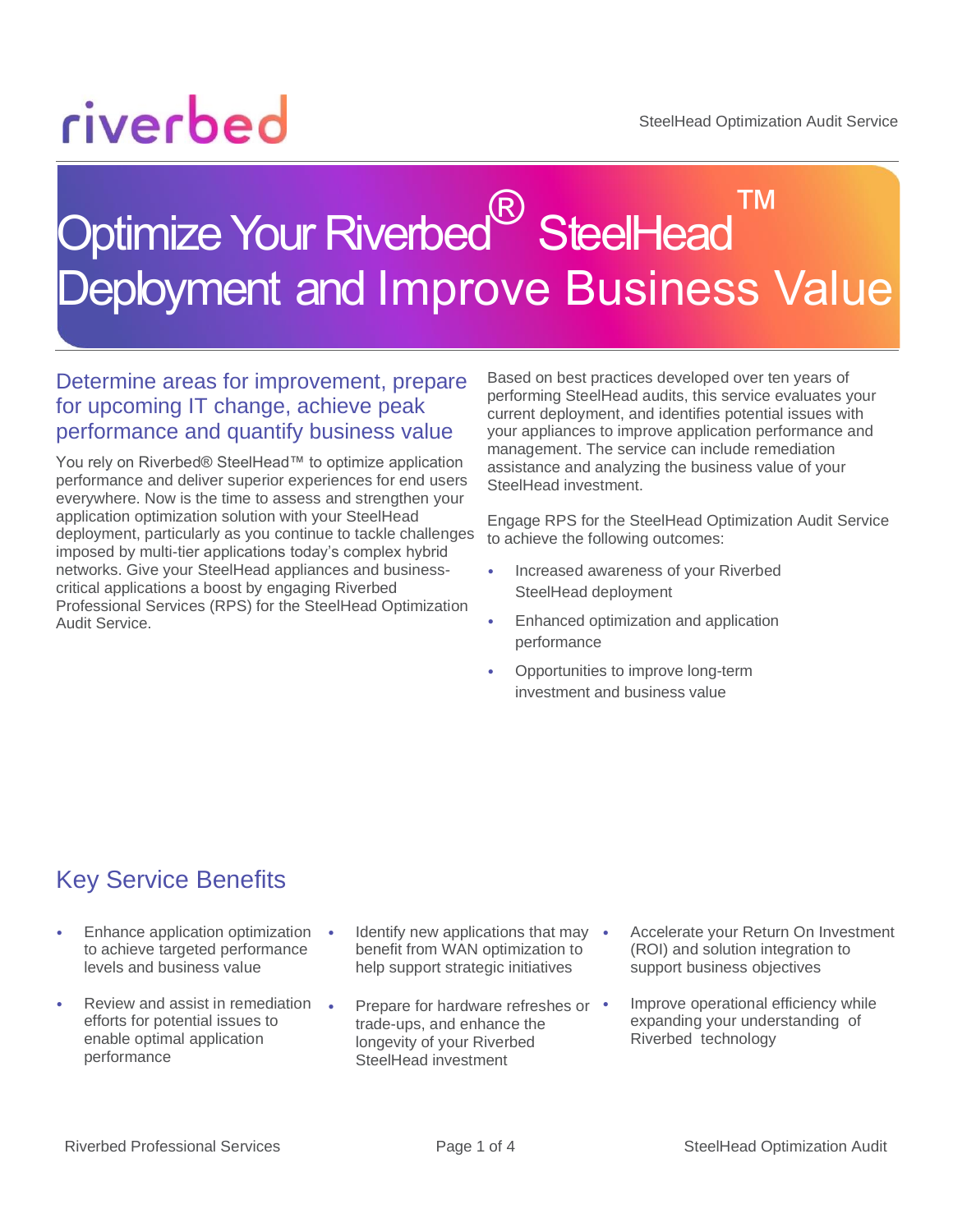#### Service Overview

RPS leverages proven, repeatable implementation methodologies to ensure consistent and positive outcomes. The SteelHead Optimization Audit Service is delivered through the following phases:

| Phase 1:                            | Phase 2:                     | Phase 3:                             | Phase 4:                    |
|-------------------------------------|------------------------------|--------------------------------------|-----------------------------|
| Plan                                | <b>Collect</b>               | Analyze                              | Report                      |
| Lay the foundation for a            | Instrument the               | Interactively consume and            | Create and deliver the      |
| successful engagement by            | environment with the         | analyze data from the                | final report, detailing the |
| reviewing requirements and          | required tools and           | deployed Riverbed                    | findings and recommend-     |
| المتمثلة ممسمة متأخذ المستلم مالمما | validate data collection for | ومماثلهم ومعاندون والمتماثلة والمرور | ations to holp ashious      |

collecting information pertaining to the environment to serve data collection and analysis needs.

## validate data collection for recommended visibility.



ations to help achieve desired outcomes.

#### SteelHead Optimization Audit Services

To provide added flexibility when addressing unique customer requirements and desired business outcomes, three packages of the SteelHead Optimization Audit Service are available: Starter, Standard and Advanced. The following table identifies the service features included in each phase and highlights the differences between each package. Service features identified in the table below are further described in the Service Feature Definitions section of this document.

| <b>Service Phase</b> | <b>Service Feature</b>                | <b>Starter</b> | <b>Standard</b>            | <b>Advanced</b>            |
|----------------------|---------------------------------------|----------------|----------------------------|----------------------------|
| Phase 1: Plan        | <b>Audit Planning</b>                 | $\checkmark$   | $\checkmark$               | $\checkmark$               |
| Phase 2: Collect     | Solution Instrumentation              | ✓              | $\checkmark$               | $\checkmark$               |
|                      | Data Collection                       | $\checkmark$   | $\checkmark$               | $\checkmark$               |
|                      | Data Validation                       | $\checkmark$   | $\checkmark$               | $\checkmark$               |
| Phase 3: Analyze     | <b>Optimization Performance Audit</b> | $\checkmark$   | ✓                          | $\checkmark$               |
|                      | Appliance System Health Audit         | $\checkmark$   | $\checkmark$               | $\checkmark$               |
|                      | Management Integration Audit          | $\checkmark$   | ✓                          | $\checkmark$               |
|                      | Appliance Sizing Evaluation           |                | ✓                          | ✓                          |
|                      | <b>Business Value Analysis</b>        |                |                            | $\checkmark$               |
| Phase 4: Report      | <b>Audit Report</b>                   | $\checkmark$   | $\checkmark$               | $\checkmark$               |
|                      | <b>Troubleshooting Guidance</b>       | $\checkmark$   | ✓                          | $\checkmark$               |
|                      | <b>Change Management Guidance</b>     |                | $\checkmark$               | $\checkmark$               |
|                      | <b>Remediation Assistance</b>         |                | Up to One Change<br>Window | Up to One Change<br>Window |
|                      | <b>Business Value Analysis Report</b> |                |                            | $\checkmark$               |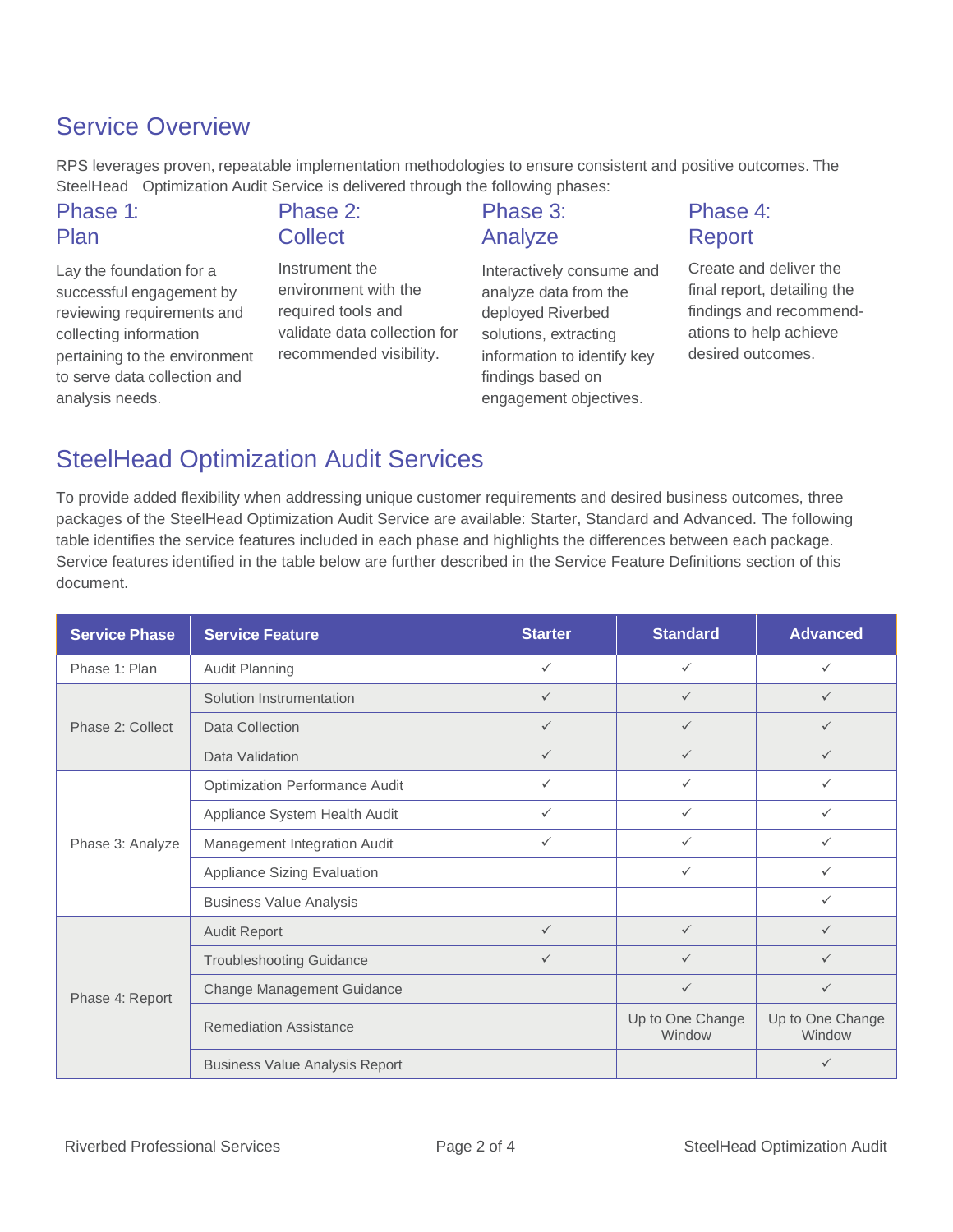#### **Products**

The applicable products that will be evaluated as part of each package of the SteelHead Optimization Audit Services are:

| <b>Service</b>                                | <b>Applicable Products</b>                                                        |
|-----------------------------------------------|-----------------------------------------------------------------------------------|
| SteelHead Optimization Starter Audit Service  | Up to 100 SteelHead and Interceptor appliances<br>1 Client Accelerator Controller |
| SteelHead Optimization Standard Audit Service | Up to 100 SteelHead and Interceptor appliances<br>1 Client Accelerator Controller |
| SteelHead Optimization Advanced Audit Service | Up to 100 SteelHead and Interceptor appliances<br>1 Client Accelerator Controller |

### Service Feature Definitions

| <b>Service Feature</b>                | <b>Definition</b>                                                                                                                                                                                                                                                           |
|---------------------------------------|-----------------------------------------------------------------------------------------------------------------------------------------------------------------------------------------------------------------------------------------------------------------------------|
| <b>Audit Planning</b>                 | Review business and technical requirements and plan high-level activities required to<br>accomplish the audit. Includes preliminary network and application architecture review, and<br>solution deployment design.                                                         |
| Solution Instrumentation              | Install and configure associated Riverbed solutions to meet assessment requirements.                                                                                                                                                                                        |
| Data Collection                       | Gather the current-state Riverbed WAN optimization solution design, configuration, and future-<br>state application performance initiatives. Provide guidance and assistance for logging data<br>collection.                                                                |
| Data Validation                       | Validate collected data for completeness versus audit plan. Generate models using Riverbed's<br>tools where applicable to validate data import and model completeness.                                                                                                      |
| <b>Optimization Performance Audit</b> | Analyze the current-state optimization and application performance statistics collected from the<br>WAN optimization solution, including, but not limited to, throughput, data reduction and<br>bandwidth optimization.                                                     |
| Appliance System Health Audit         | Analyze the current-state system health of the SteelHead appliances, including, but not limited<br>to, hardware errors, performance capacity, and logging notifications.                                                                                                    |
| Management Integration Audit          | Analyze the integration of built-in management capabilities in the network environment including,<br>but not limited to, SNMP, Syslog email notifications and alarm management.                                                                                             |
| <b>Appliance Sizing Evaluation</b>    | Analyze the current-state WAN optimization solution for potential sizing recommendations to<br>improve application performance capability based on future initiative requirements.                                                                                          |
| <b>Business Value Analysis</b>        | Analyze the business value of WAN optimization for up to three customer-selected applications<br>by comparing the non-optimized and optimized performance output for three transactions for<br>each application from the end-user's (client) workstation.                   |
| <b>Audit Report</b>                   | Report on the key areas of potential improvement and best practice recommendations,<br>evaluation of SteelHead upgrade, and the status of the remediation effort.                                                                                                           |
| <b>Troubleshooting Guidance</b>       | Provide guidance and knowledge transfer of up to four hours on essential Riverbed<br>troubleshooting best practices for effectively diagnosing the WAN optimization solution.                                                                                               |
| <b>Change Management Guidance</b>     | Provide guidance and knowledge transfer of up to four hours on essential Riverbed change<br>management best practices for proactively maintaining the WAN optimization solution.                                                                                            |
| <b>Remediation Assistance</b>         | Collaborate with the customer to plan, prepare and prioritize activities that are performed within<br>the Change Window to assist in remediation of the key areas of potential improvements<br>identified in the analysis and determine the change impact from remediation. |
| Change Window                         | Period of up to eight consecutive hours, during which RPS and the customer will perform a set of<br>pre-planned changes and testing within the production environment.                                                                                                      |
| <b>Business Value Analysis Report</b> | Report on the value and ROI approximation obtained from the Business Value Analysis using<br>supporting data from the application performance output.                                                                                                                       |